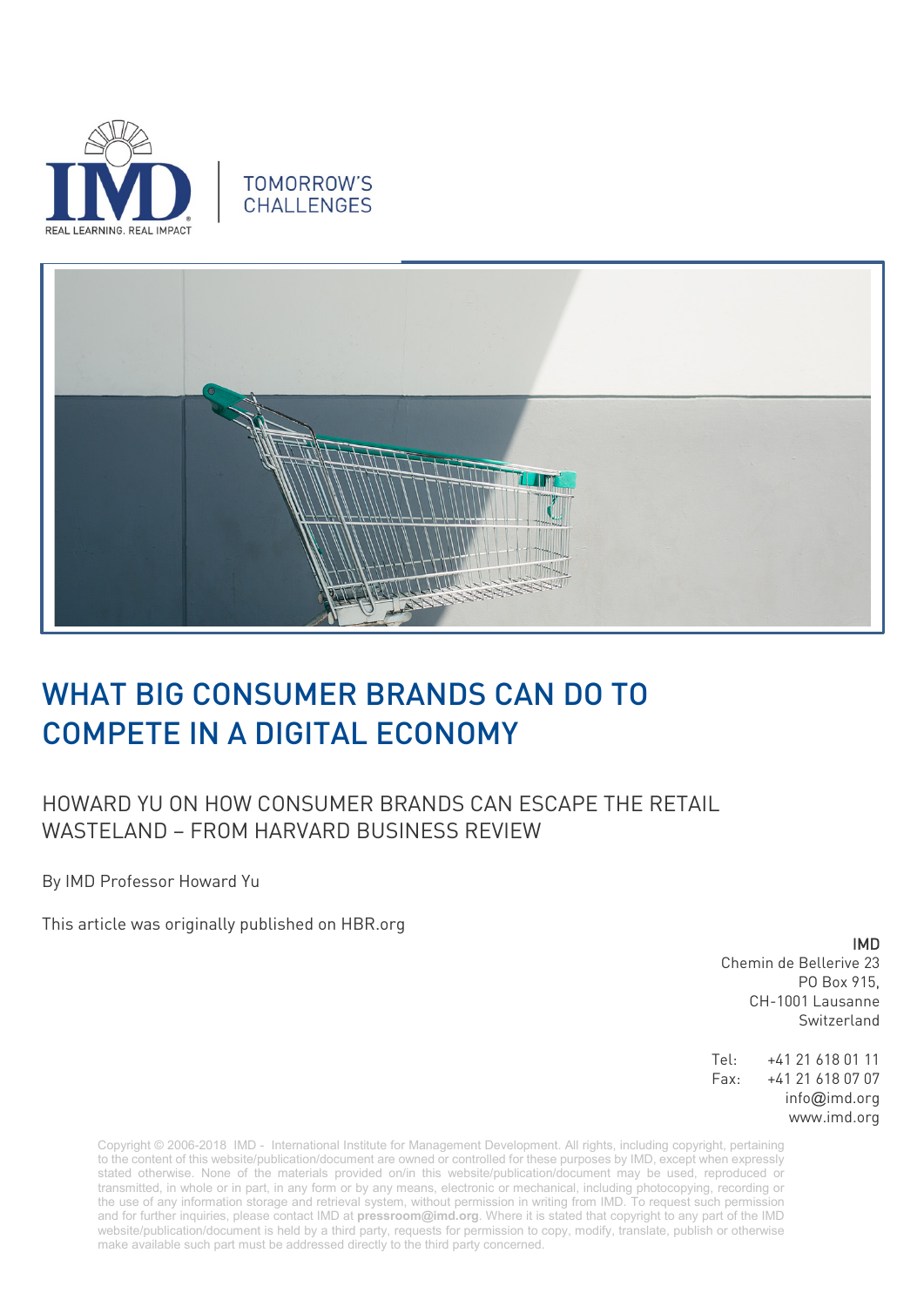No industry is failing faster than retail. Recently, the 125-year-old Sears—once the world's largest retailer[—filed for bankruptcy.](https://www.wsj.com/articles/sears-hires-advisers-to-prepare-bankruptcy-filing-1539136189) The public has more or less come to expect the shuttering of stores such as Macy's, Sears, Toys 'R' Us, Kmart, Kohl's, J.C. Penney, and Barnes & Noble. The ones that manage to escape are [discount chains—](https://www.retaildive.com/news/tjx-sales-surge-in-all-divisions/542712/)such as T. J. Maxx and Marshalls—which compete aggressively on price.

Price competition hurts. It also hurts the brands sold inside the stores, which in part explains why consumer product giants like Procter & Gamble are seeing their sales stagnate for products like Tide detergent, Gillette razors, Pampers diapers, and Crest toothpaste.

A recent report by the consultancy BCG documented [a general decline in sales](https://www.bcg.com/en-us/publications/2018/what-fastest-growing-consumer-packaged-goods-companies-do-differently.aspx) among consumer packaged goods (CPG) companies in the United States during 2017, with mid-sized and large companies losing market share and small companies increasing theirs. Consultancy Catalina also revealed that [90 of the 100 top brands](https://www.mediapost.com/publications/article/259293/top-100-cpg-brands-sales-market-share-down-even.html) had all lost market share. In dollar terms, small playersdefined as those with sales less than \$1 billion—grabbed approximately \$15 billion in sales from their larger peers between 2012 and 2017.

Shoppers now purchase more online, making fewer trips to stores and seeing fewer in-store promotions. A small but trendy razor club with a hip logo, Harry's, [attracts more Instagram followers](http://seenconnects.com/case-study/harrys-product-launch-uk/)  [and product subscriptions](http://seenconnects.com/case-study/harrys-product-launch-uk/) through its website than a fully stocked Gillette aisle in a supermarket ever could. And so Harry's has been growing 35% year-on-year between 2014 to 2016, [three times faster](http://intelligence.slice.com/blog/2016/harrys-growth-cut-manual-shaving-competitors)  [than the industry average,](http://intelligence.slice.com/blog/2016/harrys-growth-cut-manual-shaving-competitors) commanding 9% of all online razor sales.

Whereas the Gillette aisle in the local supermarket targets exactly one neighborhood, Harry's website reaches millions. Harry's bolsters the subscription habits of its recurring consumers, whereas Gillette relies on in-store impulse buying. When someone buys a razor in a store, Gillette has no clue who's buying what and when; Harry's knows it all.

Newcomers like Harry's still represent [only a fraction of the overall market,](https://triblive.com/business/headlines/14118900-74/harrys-shaving-club-shook-up-the-razor-market-whats-next) but they've captured the majority of the growth in that time—a defining feature of disruptive innovation. That's why P&G has been restructuring for 20 years ["without much to show for it,](https://www.nytimes.com/2017/10/08/business/economy/an-epic-and-costly-boardroom-battle-at-procter-gamble.html)" according to one former finance manager. No matter how well P&G reorganizes itself, it can't reverse the decline from [\\$83 billion in](https://www.wsj.com/articles/p-g-proxy-fight-pits-former-finance-chief-against-longtime-protege-1504549919?mod=article_inline#_=_)  [sales in 2008 to \\$65 billion in 2017](https://www.wsj.com/articles/p-g-proxy-fight-pits-former-finance-chief-against-longtime-protege-1504549919?mod=article_inline#_=_) without learning some new tricks.

I came across a report by the *[Wall Street Journal](https://www.wsj.com/articles/bringing-up-babys-market-share-at-j-j-1540612886)* about Johnson & Johnson and how the sluggish sales of its baby shampoo have forced the company to make a desperate bet. J&J will take out the yellow dye from its iconic golden-hued baby shampoo and make it clear. Whether this will help J&J in the long run, no one knows. But the sluggish sales reflect the same dynamics that P&G's been facing: market share lost to smaller brands, over-reliance on traditional retailers, and an inability to create direct relationships with consumers at a time when e-commerce is exploding.

Last year, P&G went to war to clean up the online ad market and used its pull as the world's biggest advertiser to squeeze more information about the effectiveness of digital ads out of Google and Facebook. It slashed digital ad expenditures by more than \$200 million and issued an ultimatum for tech firms to become more transparent. That's a good start. But it also needs a new vision.

Activist investor [Nelson Peltz,](https://www.wsj.com/articles/trian-details-its-case-for-changes-at-p-g-in-white-paper-1504733738) who sit on P&G's board, has such a vision. He [argues](https://trianpartners.com/content/uploads/2017/01/Trian-PG-White-Paper-9.6.17-1.pdf) that P&G "must acknowledge that others will inevitably come up with new ideas, new opportunities for growth, and new products that are on-trend with consumers." He also suggests that "P&G must be proficient at acquiring small, mid-size, and local brands and using its R&D and marketing clout to take them to the next level."

## What Peltz suggested is exactly what Xiaomi is already doing.

Copyright © 2006-2018 IMD - International Institute for Management Development. All rights, including copyright, pertaining to the content of this website/publication/document are owned or controlled for these purposes by IMD, except when expressly stated otherwise. None of the materials provided on/in this website/publication/document may be used, reproduced or transmitted, in whole or in part, in any form or by any means, electronic or mechanical, including photocopying, recording or the use of any information storage and retrieval system, without permission in writing from IMD. To request such permission and for further inquiries, please contact IMD at **[pressroom@imd.org](mailto:pressroom@imd.org)**. Where it is stated that copyright to any part of the IMD website/publication/document is held by a third party, requests for permission to copy, modify, translate, publish or otherwise make available such part must be addressed directly to the third party concerned.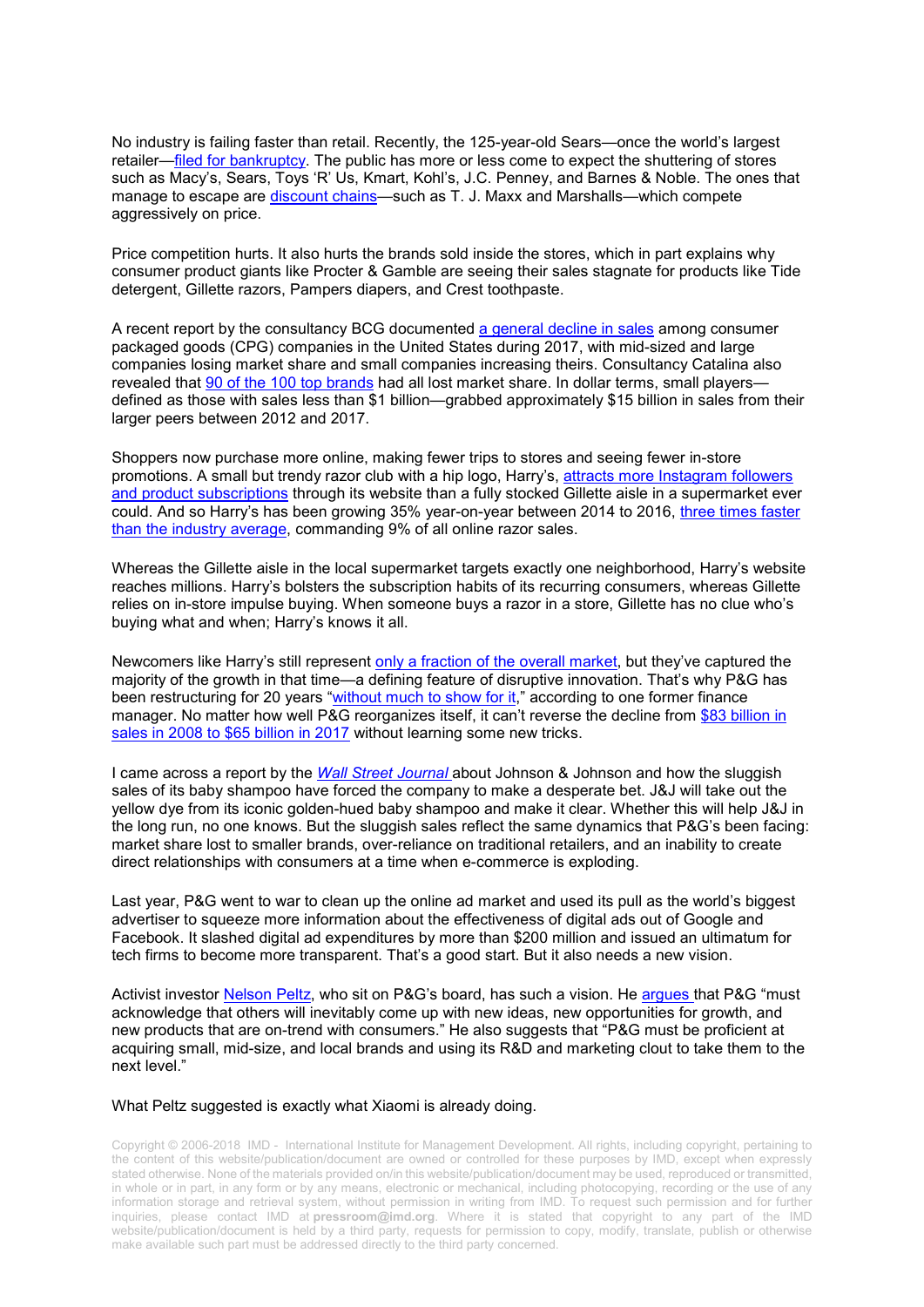By March 2016, Chinese smartphone maker Xiaomi had invested in some 55 startups, generating products from power banks to air purifiers. Of these companies, 29 were incubated from the ground up by Xiaomi, and four were already unicorns worth over \$1 billion. What Xiaomi offers to startups is a combination of funding and incubation by "taking non-controlling shares" and "leaving maximum interests to the startups" so that "they are much more incentivized and willing to fight on the front line," [explained](https://www.techinasia.com/xiaomi-ecosystem) Liu De, co-founder and vice president of Xiaomi.

Startups typically get access to Xiaomi's brand and distribution—its online channel, its app, and its 300 offline stores. As a result, Xiaomi is poised as not only a low-cost phone maker but also an emerging powerhouse among the makers of the all-important "connected home devices." "Our ecosystem even gives customers unusual new products that they never knew existed," said [Wang](https://www.investopedia.com/news/how-xiaomi-makes-money/#ixzz5F8e000tB)  [Xiang,](https://www.investopedia.com/news/how-xiaomi-makes-money/#ixzz5F8e000tB) Xiaomi's senior vice president, referring to the company's Bluetooth speaker, internet-enabled rice cooker, and air purifier (the first affordable one in China)—products that the company claims are not only best in class but also cost less than their existing counterparts.

P&G should follow suit. It can no longer be a mere "industrial corporation with a future based on technology" but rather must become a house of startup brands that runs pop-up stores, makes home deliveries, celebrates communities with parties, fosters subscription models, and curates compelling product personas, all while gathering comprehensive consumer data to guide new product innovation. In effect, it becomes a sort of [coherent](https://hbr.org/2012/06/the-coherent-conglomerate) conglomerate. It makes a lot of bets, owns numerous largely separate businesses, but uses a few key centralized capabilities like branding and retail distribution to provide each of its subsidiaries with something independent CPG companies can't match.

This structure would better enable P&G to copy what scrappy upstarts like Harry's or Warby Parker do. These startups, despite being manufacturers, digitalize all customer touchpoints (like Netflix), control the user experience by forward-integrating into the brick-and-mortar realm (like Amazon buying Whole Foods), and then run data analytics to optimize merchandise mix and inform product innovation (like Alibaba's Taobao).

So, are such steps too bold for a \$235-billion (market cap) company from Cincinnati? The 180-yearold house of brands hasn't managed to survive this long without making bold steps in the past.

When the first boxes of Tide went on sale in 1946, it was the first synthetic detergent that could deepclean clothing "without making colors dull or dingy." Before Tide, all soaps were "naturally" made by heating animal or vegetable fats with water and an alkali base. The benefits of a synthetic detergent that makes "white clothes look whiter" were so apparent that within just three years, Tide outstripped all other brands on the market and became the number one detergent. In the wake of Tide's introduction, P&G would "no longer be a soap company" but "would become an industrial corporation with its future based on technology," its technical staff body tripling that of the pre-Tide year of 1945.

But inside P&G, managers had feared the new products might cannibalize their beloved Ivory soap. Only Chairman William Cooper Procter, the last family manager of P&G, remained a staunch supporter of synthetic detergents. In a memorable remark addressed to his staff, he [said,](https://books.google.ch/books?id=_GU4DwAAQBAJ&pg=PT91&lpg=PT91&dq=This+%5Bsynthetic+detergent%5D+may+ruin+the+soap+business.+But+if+anybody+is+going+to+ruin+the+soap+business,+it+had+better+be+Procter+%26+Gamble.&source=bl&ots=Vj5Y_Lt7qo&sig=fx3BFpMWzsbyXBDGOdgh6YQ6ljQ&hl=en&sa=X&redir_esc=y#v=onepage&q&f=false) "this [synthetic detergent] may ruin the soap business. But if anybody is going to ruin the soap business, it had better be Procter & Gamble."

P&G made bold moves to save itself in the past. Now it just needs to rediscover that chairman's mentality. And that might well go for any consumer brand, not least P&G, looking to escape the utter ruins of the retail wasteland.

[Howard Yu](https://www.imd.org/faculty/professors/howard_yu/) is the author of *[LEAP: How to Thrive in a World Where Everything Can Be](http://www.howardyu.org/)  [Copied](http://www.howardyu.org/)* (PublicAffairs, June 2018), and LEGO professor of management and innovation at IMD. In 2015, Yu was featured in Poets & Quants as one of the [Best 40 Under 40 Professors.](http://poetsandquants.com/2015/04/16/2015-best-40-under-40-professors-howard-yu-imd-business-school/) He was shortlisted for the 2017 Thinkers50 [Innovation Award,](http://thinkers50.com/blog/innovation-award-2017-shortlist/) and in 2018 appeared on the Thinkers50 [Radar](http://thinkers50.com/wp-content/uploads/RADAR-PRESS-RELEASE-7FEB-2018.pdf) list of 30 management thinkers "most likely to shape the future of how

Copyright © 2006-2018 IMD - International Institute for Management Development. All rights, including copyright, pertaining to the content of this website/publication/document are owned or controlled for these purposes by IMD, except when expressly stated otherwise. None of the materials provided on/in this website/publication/document may be used, reproduced or transmitted, in whole or in part, in any form or by any means, electronic or mechanical, including photocopying, recording or the use of any information storage and retrieval system, without permission in writing from IMD. To request such permission and for further inquiries, please contact IMD at **[pressroom@imd.org](mailto:pressroom@imd.org)**. Where it is stated that copyright to any part of the IMD website/publication/document is held by a third party, requests for permission to copy, modify, translate, publish or otherwise make available such part must be addressed directly to the third party concerned.